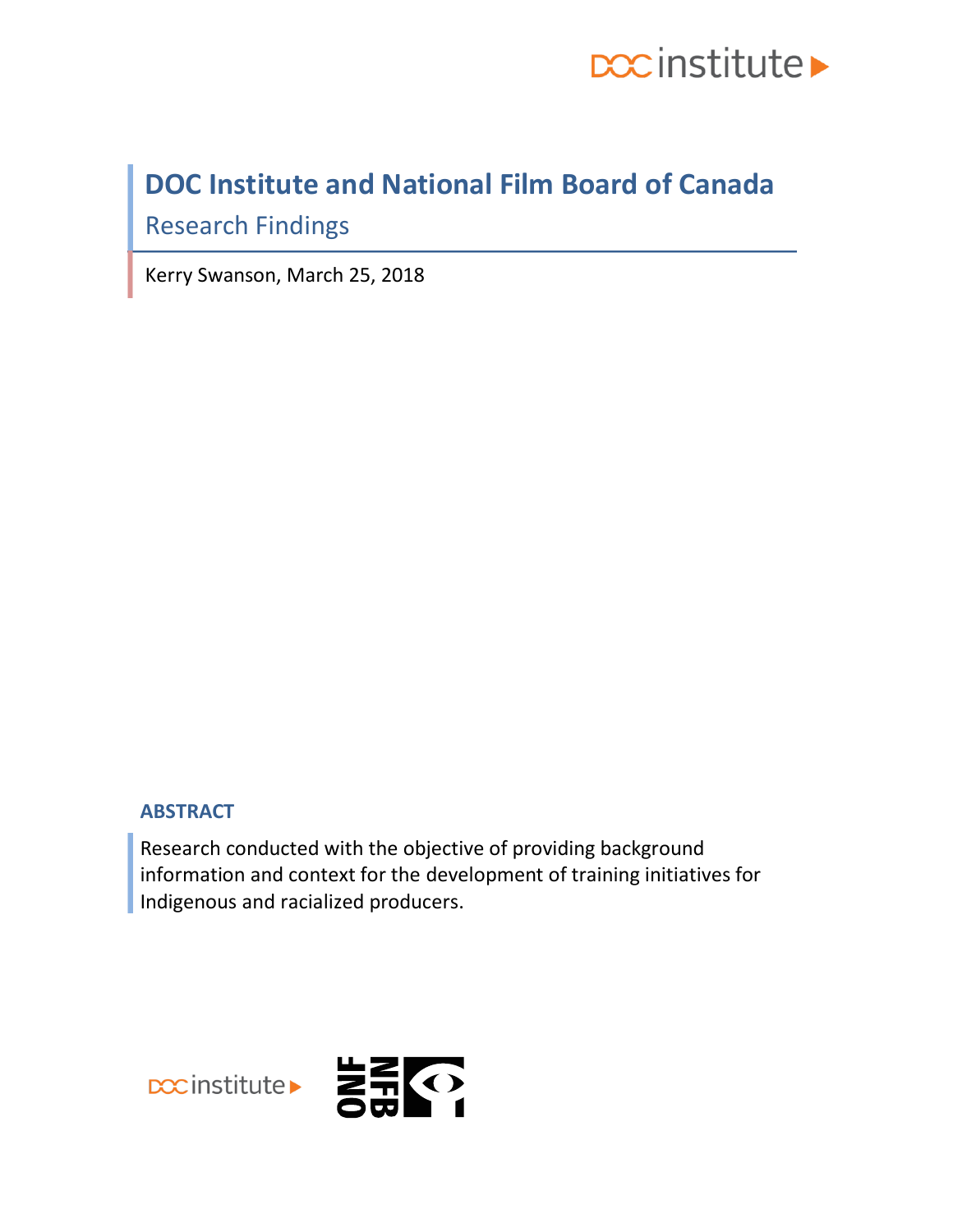# **DCC** institute

## **TABLE OF CONTENTS**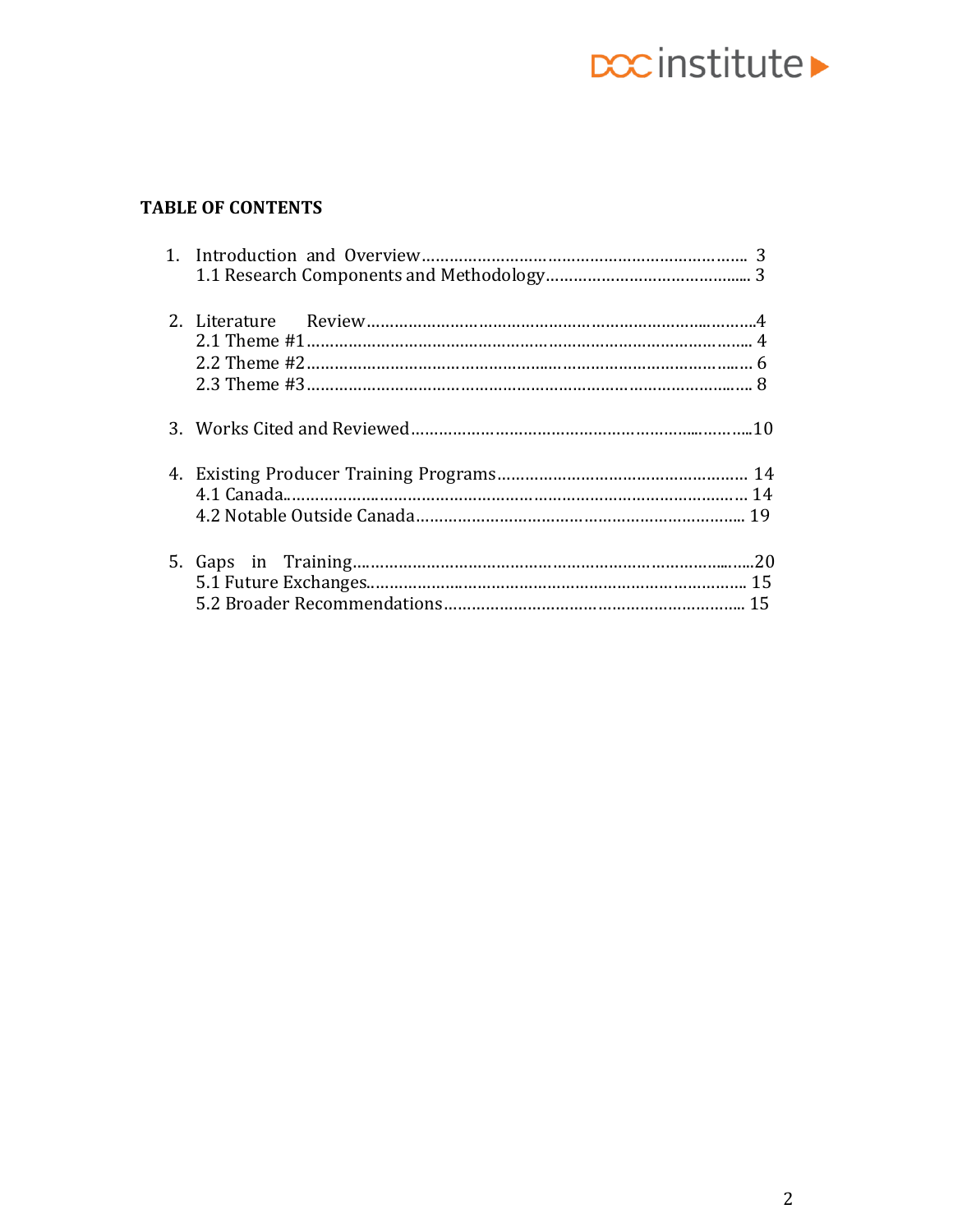

#### **Research Findings: Indigenous and Racialized Producer Training Initiative**

**Kerry Swanson**

March 18, 2018

#### **1. Introduction and Overview**

The Documentary Institute (DOC Ontario) and the National Film Board (NFB) have engaged in a research and consultation process to support a new initiative aimed at providing professional development and training for Indigenous and racialized documentary creative producers.

The scope of the research was to test the assumption that there is an urgent need to address the underrepresentation of Indigenous and racialized producers in the documentary film industry, and to support informed approaches to creating initiatives that have an impact on increasing opportunities for success, with a specific focus on creative producers.

#### **1.1 Research Components and Methodology:**

- a) Online Literature Review: an overview of existing articles, studies and reports that articulate the context and challenges for Indigenous and racialized screen-based content creators in Canada. The resources were analyzed and collated into key themes as interpreted by the consultant.
- b) Environmental Scan: a review existing training and professional development opportunities that exist for documentary filmmakers in Canada, and those that may be accessed by Canadian creators. This included online research as well as conversations with past and present participants in various programs. The discussions were fact finding and not formal interviews, therefore the individuals are not named.
- c) Survey: Indigenous and racialized filmmakers and media professionals who serve these groups responded to predetermined questions approved by DOC and NFB to identify key challenges and recommendations, which were aggregated by the consultant in a Summary of Findings.

For the purposes of this report, "Indigenous" is defined as status and non-status First Nations, Metis and Inuit peoples of Canada. "Racialized" is defined as persons who are non-Caucasian in race or non-white in colour.

The objective of the research was to capture a broad understanding of the issues around inclusion in the Canadian screen-based context. Therefore, the acknowledged differences and nuances that exist between the distinct groups, cultures and experiences within Indigenous and racialized groups are not a focus of this research.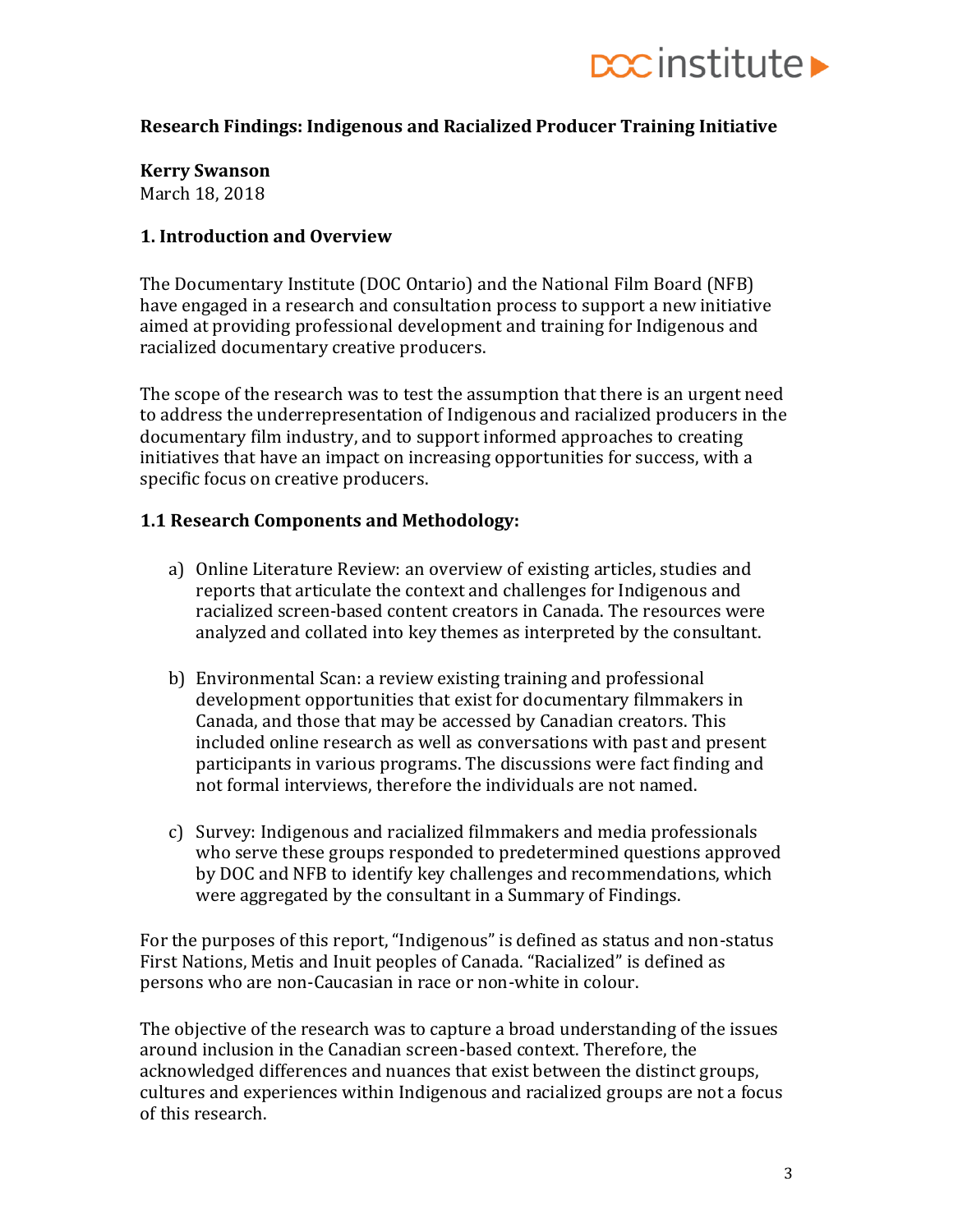### **2. Literature Review**

A survey of existing articles and studies on diversity and representation in the Canadian film industry was conducted, revealing three key themes.

### **2.1. Theme #1: The gatekeepers and decision-makers in the Canadian film industry do not adequately represent the makeup of our society and are hindering the development of a rich and diverse screen culture.**

A review of existing literature about cultural and gender diversity in the Canadian film industry finds that a predominantly white power-base of decision makers is one of the greatest barriers for Indigenous and racialized filmmakers in making their work and finding success within the sector. This view was further supported in the summary of findings from the DOC/NFB Indigenous and racialized filmmaker survey, conducted in February 2018.

In the *Playback* article "The Diversity Puzzle," Katie Bailey specifies how the Canadian system perpetuates a homogenized status quo:

"The closed-ecosystem nature of TV and film has traditionally been the main barrier to diversity of any sort. With millions of dollars on the line, limited opportunities for broadcast licences and tight schedules, people's natural instinct is to go with who they know will deliver. And in a small industry like Canada, this naturally creates a small pool of talent at the top, as credits beget credits and the industry closes in on itself." (Playback, 2016)

The result is that what Canadians see on screen is not representative of our society as it exists now and how it is evolving. Statistics Canada projects that by 2031, the foreign-born population will reach between 25% and 28% with 55% of foreign-born persons in Canada coming from Asia and only 20% from Europe (2016 Census Data). The Government of Ontario predicts that by 2036 racialized people will account for 48% of the province's population.

Canada's Indigenous population (First Nations, Metis and Inuit) is its fastest growing demographic. Since 2006, the FNMI population has grown by 42.5% more than four times the growth rate of the non-Aboriginal population over the same period. According to population projections, the number of FNMI people will continue to grow quickly. In the next two decades, the FNMI population is likely to exceed 2.5 million persons, nearly double the current population of 1.7 million. (2016 Census Data)

The literature finds that this shifting demographic reality is not even close to being reflected within Canada's media industries. Ryerson's DiverseCity Institute's 2010 study found that media decision makers in the GTA consisted of only 4.8% visible minority people, defined as including both Indigenous and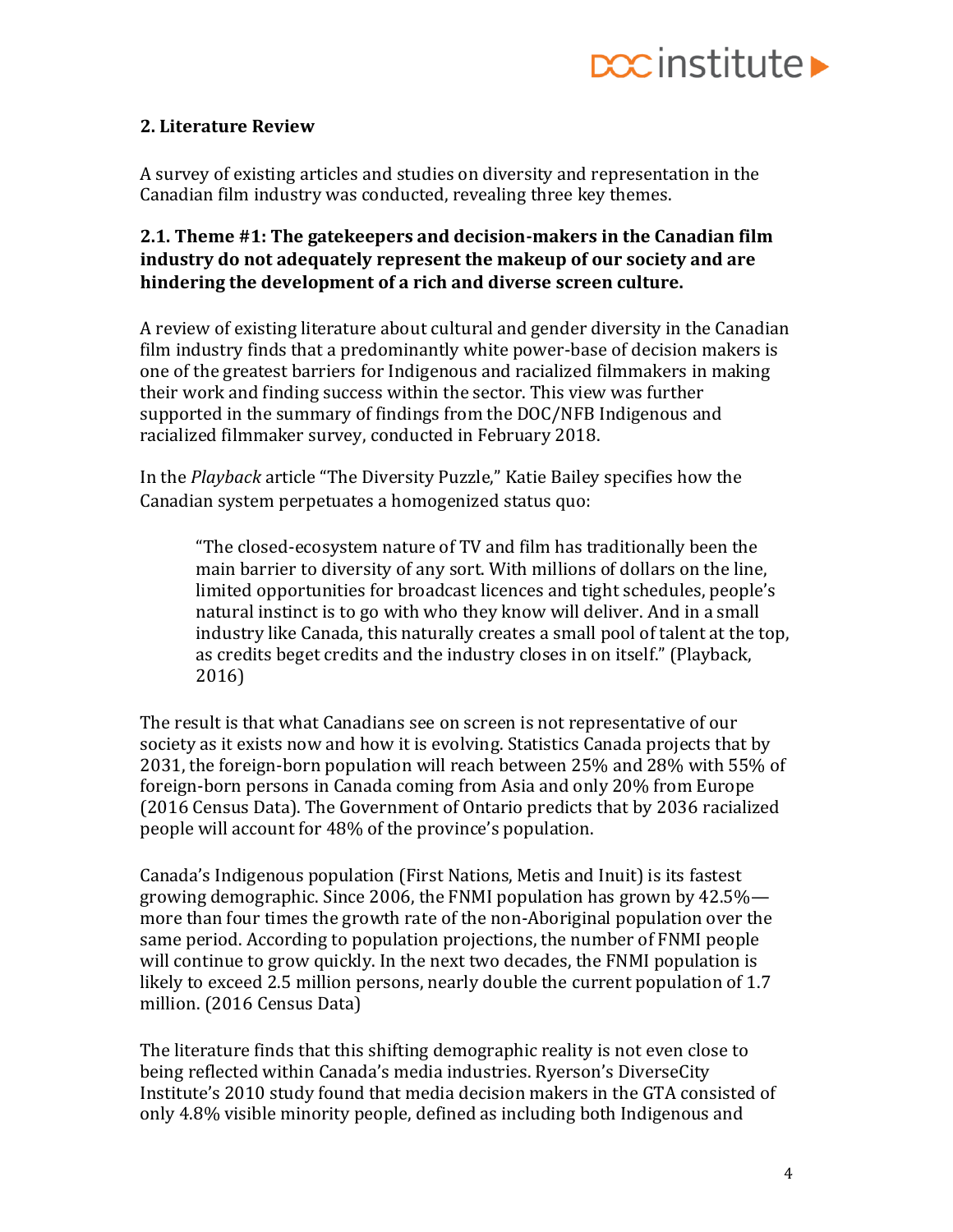

racialized people. 70% of GTA media companies have no Indigenous or racialized leadership, as do five out of seven boards. This is despite the GTA being one of the world's most diverse regions (p. 8).

A 2012 roundtable in response to the report found that "the objective of cultural diversity on and off screen in the broadcasting industry is not being vigorously pursued. Despite many 'diversity initiatives' by broadcasters and governmental agencies, progress has been unacceptably slow." The report on the roundtable concludes that the Canadian media industries are dominated by white men in virtually all positions, and that a "network of exclusion" persists despite decades of advocacy on the issue (p. 10).

A 2017 roundtable put together by *Playback* bringing together some of Canada's leading filmmakers found that little had changed in five years. The language used and issues raised by racialized filmmakers were exactly the same and in fact filmmakers stated that the momentum they felt in the early 90s, when groups like the Black Film and Video Network were created, never translated into sustained industry-wide change (Pinto, 2017).

Anti-black racism is a specific form of exclusion that has been identified as a priority for the Government of Ontario, who has developed a specific Anti-Black Racism Strategy to tackle the issue of systemic discrimination against Black people in the province. The report "Doing the Right Thing Together for Black Youth" engaged 1500 community members and found that "anti-Black racism runs through all of Ontario's institutions and systems" (p. 19). One of the two top ten issues for Black youth in Toronto identified in the report are that Black excellence is not recognized, and there are few Black role models in leadership positions (p. 24).

The significant momentum generated by the current #MeToo movement is an opportunity to harness direct action initiatives that foster increased gender equality, and also racial and cultural diversity. Initiatives and approaches developed to support women in film can be applied to racialized and Indigenous representation. For example, the well-known "Bechdel test" started a conversation about how women are portrayed in film, and New York Times writer Manhola Dargis coined the "DuVernay test" to do the same for race and representation in film (Child, 2016). However, there have been numerous articles written about how the #MeToo movement risks becoming one "centred mostly on the experiences of white, affluent and educated women." (The Atlantic, 2017)

There have been several studies on gender inequality in the filmmaking industry, many of which focus on the imbalance of gender and diversity both in front of and behind the camera. A recent and comprehensive study on gender by CMPA, entitled "Women in Leadership," finds that women who also identify as being part of a minority group faced greater obstacles, specifically access to advancement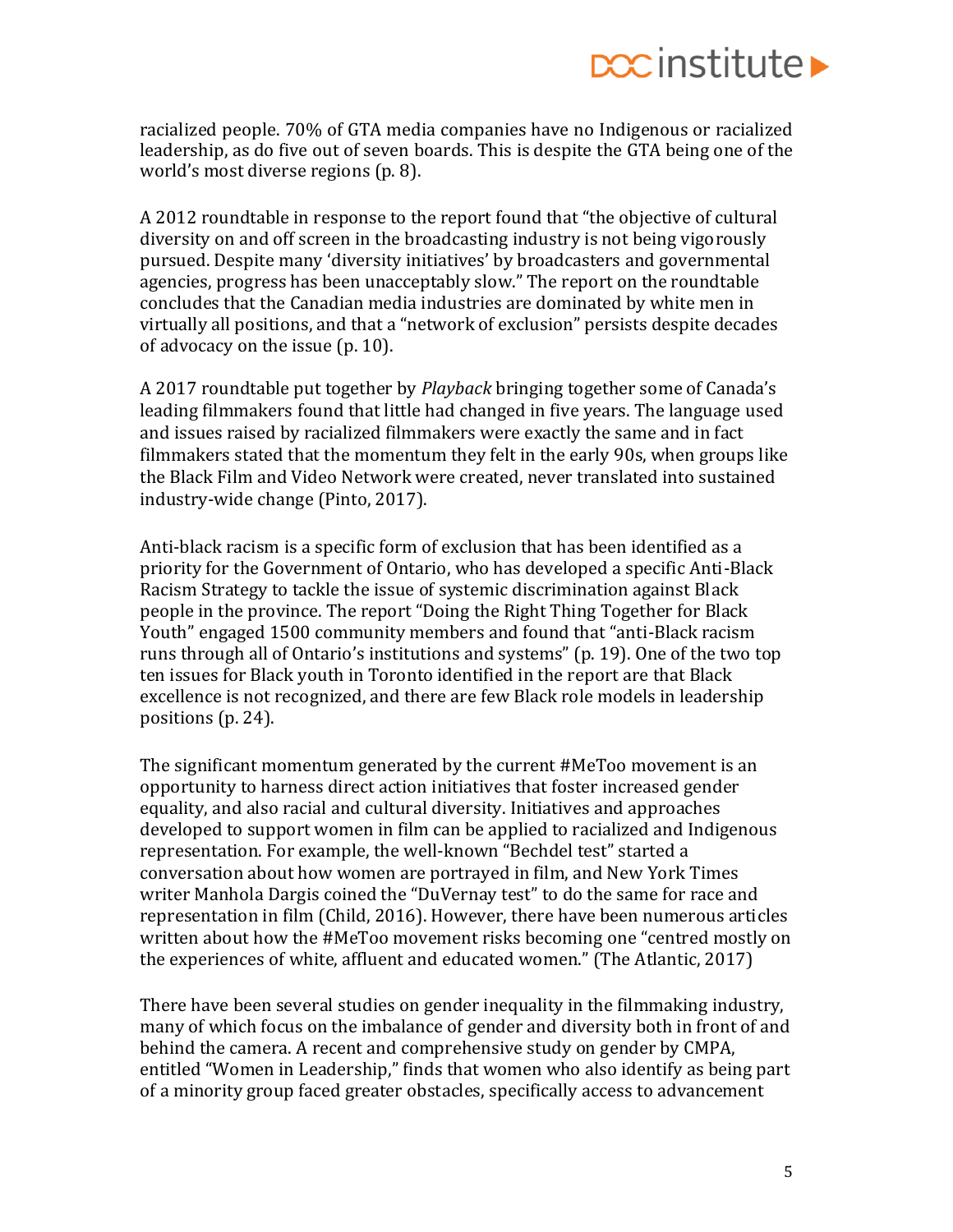

opportunities, pay inequity and not being recognized for their achievements (p. 24)

The CMPA study also found that it was the intervention or support of a single mentor or boss that led to success in their careers and that it is leadership change from the top down that will make the most significant impact on changing the sector (p. 24).

### **2.2 Theme #2: By not supporting Indigenous and racialized content creators, the Canadian film sector is failing to capitalize on strategic and global opportunities that will benefit and sustain the sector.**

In the study, "Who is Sitting in the Director's Chair" commissioned by the Canadian Unions for Equality on Screen, author Amanda Coles writes, "the lack of diversity on our screens is a missed opportunity to capitalize on the diversity of the Canadian population's stories and experiences." Not only does this go against Canadian cultural policy for the highly subsidized screen-based industries, it fails to capitalize on an increasingly international market for digital screen-based content (Coles, p.3).

Speaking about her award-winning documentary series RISE, documentary filmmaker Michelle Latimer says, ""I used to be told that [audiences] aren't interested in Native rights or the politics of Native issues, but *Rise* is one of the best-rated shows on Viceland."

imagineNATIVE's study, "Indigenous Feature Film Production: A Canadian and International Perspective" likewise found that Canada was failing to capitalize on the unique untapped potential of Indigenous storytelling, which had been demonstrated by the box office and critical success of Indigenous feature film production investments in Australia and New Zealand.

One of the filmmakers interviewed and used as a case study in the report was Taika Waititi. In the five years since its publication, Waititi has gone on to direct *Thor: Ragnarok*, the first Indigenous director to helm a superhero blockbuster, breaking box office records and scoring critical acclaim for reviving the franchise. Waititi invited eight Indigenous filmmakers to shadow him in the production of *Thor*, articulating at the highest level the responsibility that Indigenous filmmakers feel to foster success for their peers and the next generation within the sector. One of those mentored described Waititi's distinctly Maori aesthetic and approach as being key to his work and its success (Kois, 2017).

In Canada's documentary film industry, "Canadian" stories are often global stories. In one article, Hot Docs Executive Director Brett Hendrie says, "our filmmakers are known for selecting international topics, [for example in] films such as *China Heavyweight*, directed by Yung Chang, the story of Olympic-hopeful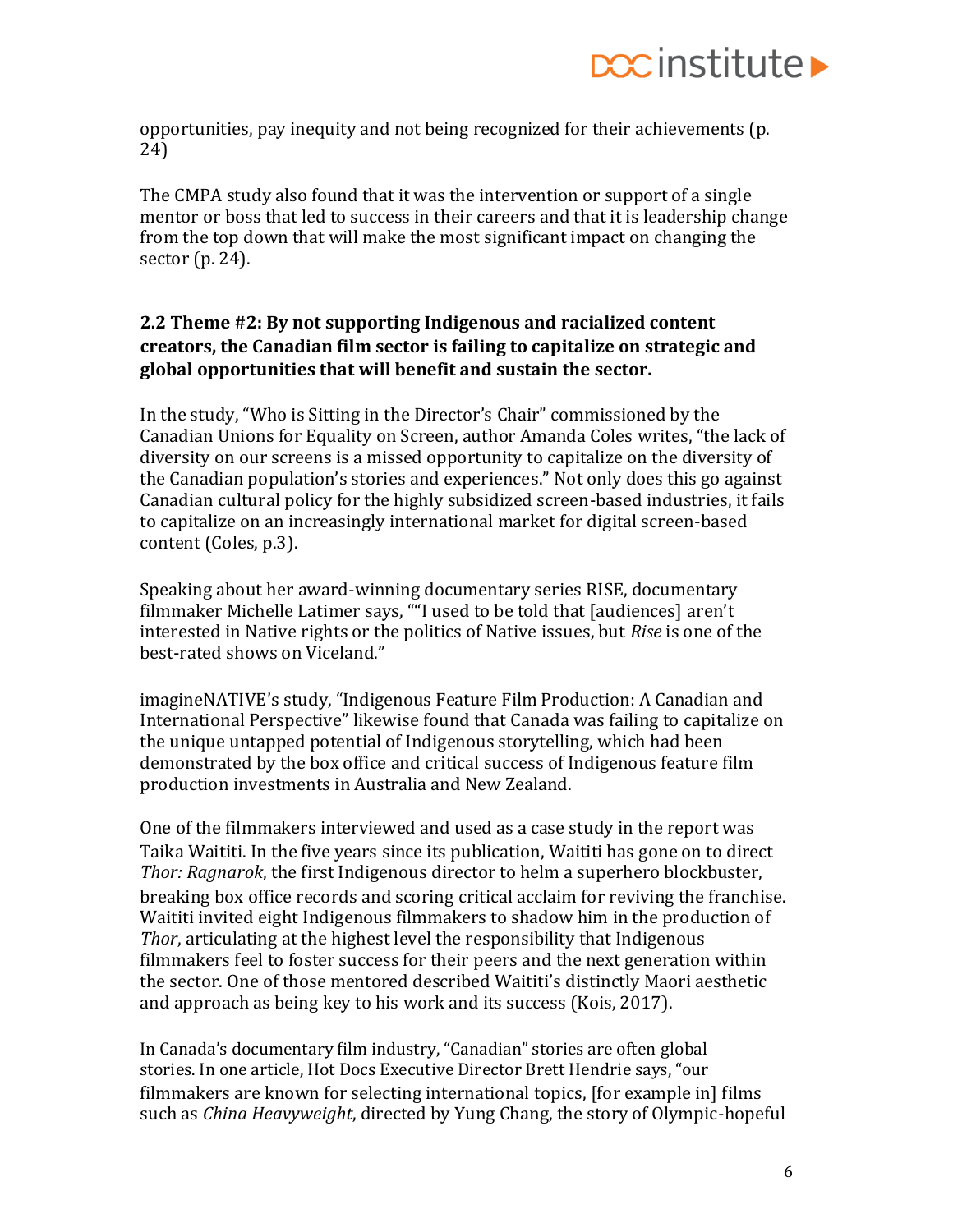

boxers in China, and Blood Relative, directed by Nimisha Mukerji, about the health-care system in India, both released in 2012."

However, one of the Canada's key attributes in developing a globally successful screen-based industry – our diversity - is routinely seen as existing "outside" the funding model. As one example, for two years in a row the Best New Feature Award at the Canadian Screen Awards, sponsored by Telefilm, the winners were racialized Canadians who made their feature films in Farsi and Mandarin respectively. Neither film was eligible for funding under Telefilm's language rules, demonstrating the level of disconnect that is occurring in the sector (Hunt, 2018).

*Playback*'s "Diversity Puzzle" article highlighted research undertaken at the Ralph J. Bunche Center at UCLA examining the top 200 theatrical film releases and 1146 TV shows in 2013-14. The research is relevant in Canada, where the majority of media consumed is from across the border. The findings showed that "films with relatively diverse casts enjoyed the highest median global box office receipts and the highest median return on investment," that "minorities accounted for the majority of ticket sales for four of the top-10 films in 2014, ranked by global box office," and that "median 18-49 viewer ratings peaked for broadcast scripted shows featuring casts that were greater than 40% minority." It concluded, after finding little progress in diversity in film and TV, that as the U.S. grows more racially diverse, "Hollywood's business as usual model may soon be unsustainable."

The literature also highlighted the need to look beyond sales and distribution numbers as the only metric for success, particularly in documentary. A growing area within the documentary film sector that remains underfunded in the Canadian context is "impact producing", a method of harnessing film for social impact that is particularly well suited to grassroots and community-based approaches. In the report, "Charting a Course for Impact Producing," MDR traces the roots of impact producing in Canada to the NFB's Challenge for Change program that supported Indigenous storytelling. MDR describes a methodology for evaluating success that could be valuable across the sector:

"The field's focus on the social value created by documentaries distinguishes it from more traditional measures of business success or academic studies of media effects. Whereas the film industry typically measures audience reach and sales, impact measurement examines the extent to which the right audiences are reached in the rights ways and contexts to promote social change." (p. 25)

The report notes that Canada is falling behind what is fast becoming a sophisticated alternative distribution, outreach and marketing model for sociallydriven films (p. 13), many of which are produced by Indigenous and racialized creators.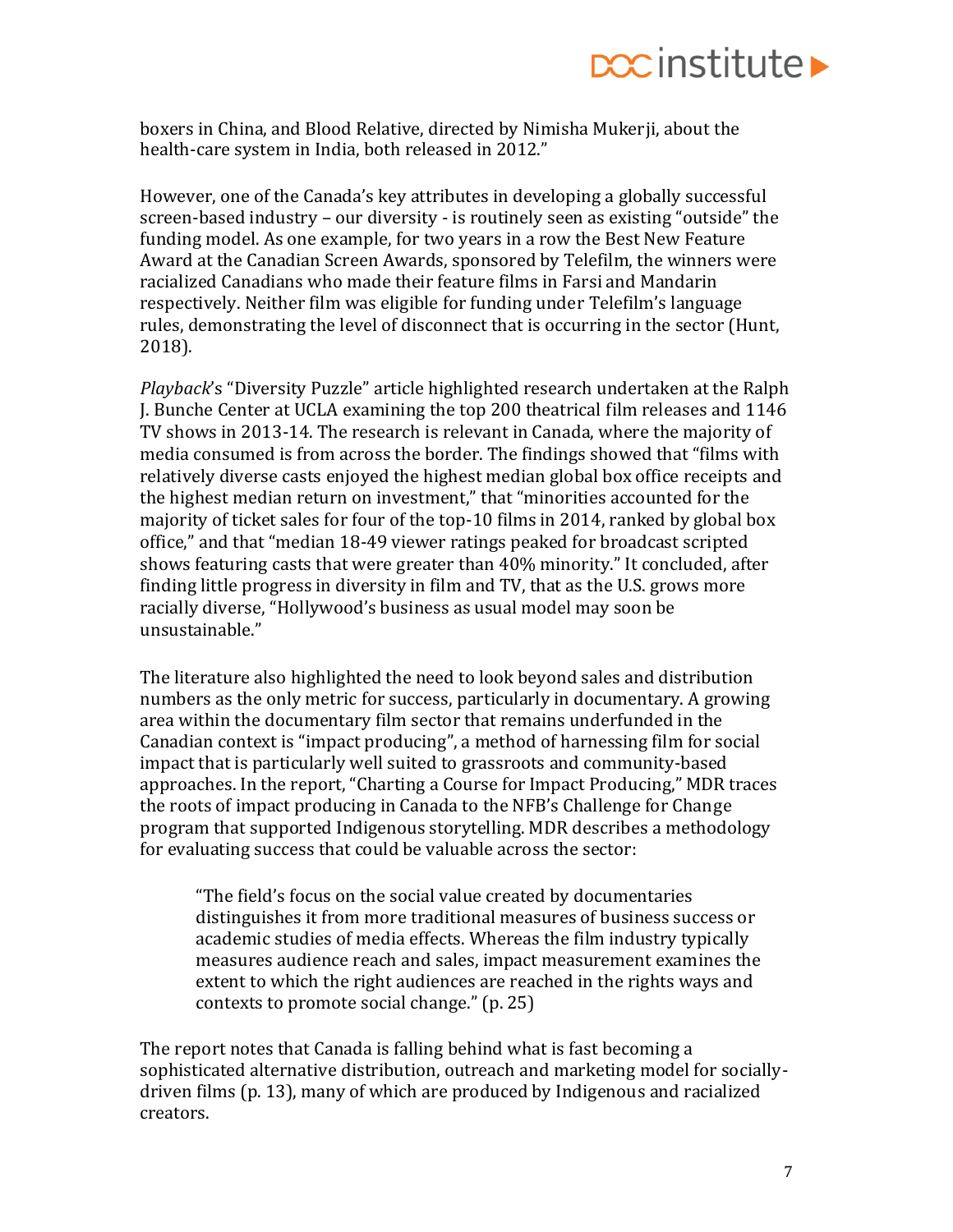

## **2.3 Theme #3: Comprehensive, strategic and long-term policy changes and programs are needed to ensure meaningful and lasting change.**

The literature review revealed many voices saying that the only way to create real change, particularly in the Canadian environment where government funding heavily subsidizes the screen-based industries, is through strategic policy changes and programs. The CMPA: Women & Leadership study found: "interviews with stakeholders in the US, UK, Canada, and around the globe point to a preference for a comprehensive approach to change." The report concluded that one component, such as training, is not enough to change the system. A "360 degree inclusion strategy" is required.

According to the report, systemic change must include the following six components:

- □ Disclosure and Research
- $\Box$  Financial Incentives
- $\Box$  Conscious Inclusion Initiatives
- $\Box$  Skills Training
- $\Box$  Confront the Portrayal Issue
- $\Box$  Diversity within Gender

These findings were also supported by the 2016 UK study, Cut Out of the Picture, which also determined that unconscious bias was a key factor in the failure of UK's film industry's lack of inclusion (p. 8). Without adequate targets or measurements, the industry has no reason or incentive to monitor and correct itself. The Swedish Film Institute demonstrated how simply the issue of gender parity could be resolved by setting a measurable target of 50% parity, which was surpassed in only two years without any negative impact on quality (measured by number of festival awards and performance at the box office.) (p. 9) As Tracey Pearce of Bell Media states in the report "if you don't measure it…it doesn't exist." (p. 7).

Several articles expressed frustration with institutions that refuse to address the issue in a direct way. For example, Telefilm Canada was heavily criticized after they announced that they had set a date for "improvements" on gender and cultural representation by 2020 without any real plans, targets, or initiatives. As Rajheyan Simonpillai writes in NOW Magazine:

"Telefilm caters to [the] system. In its corporate plans from 2011 (after the Burgess report) and 2015, about 16 pages talk about the priority to build demand by fostering commercially appealing content. In both plans, gender representation never gets mentioned, while diversity gets one negligible name-drop in the conclusions."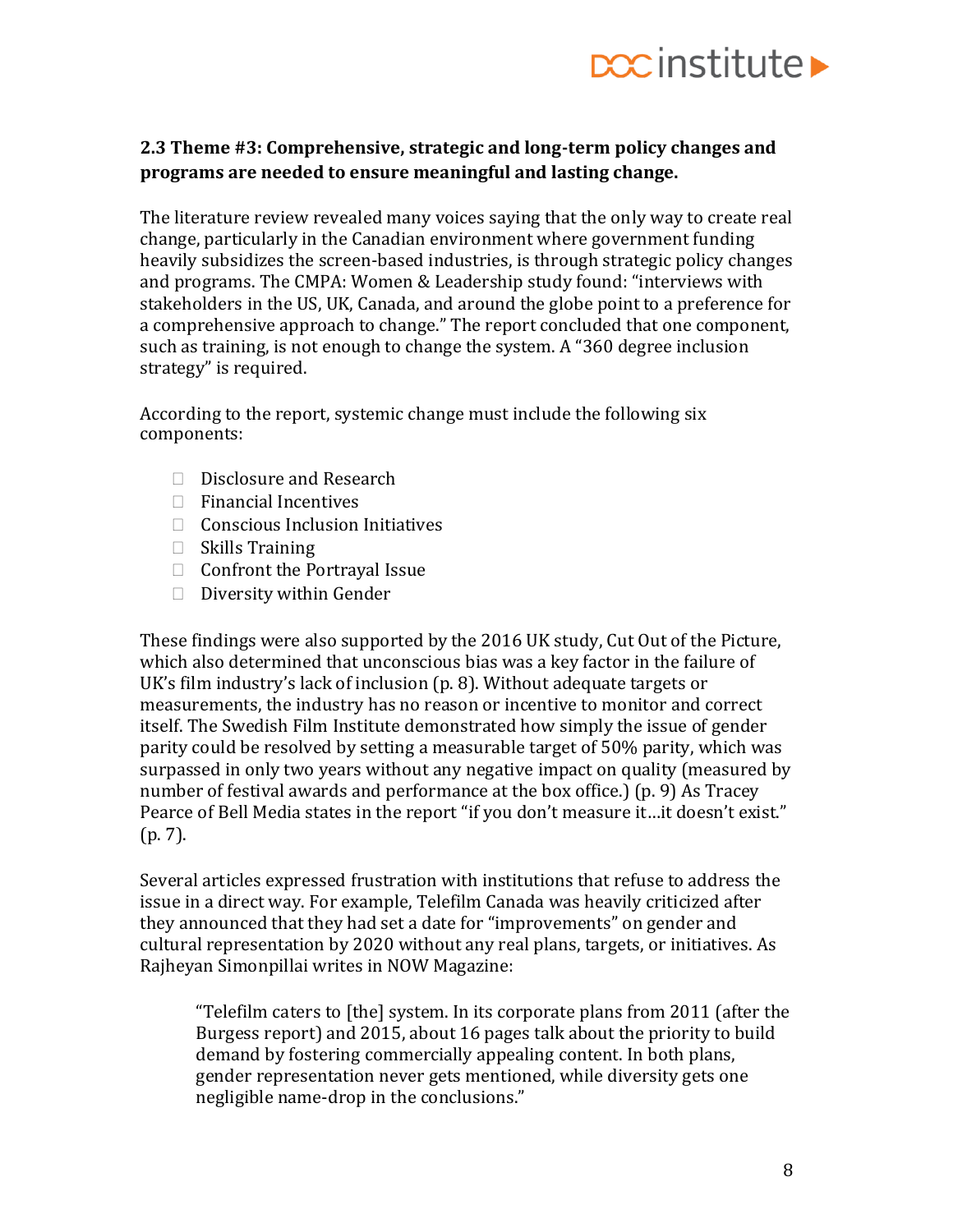The literature showed that the most successful initiatives were those that had clear goals, targets and objectives.

In the report, "A Path Forward: Supporting and Developing the Indigenous Screen-based Media Industry in Canada", Marcia Nickerson gathers six recommendations from community consultations. One of the recommendations is for increased training and professional development but comes with this caveat: "capacity building is about more than training. It is also the broader culture and economy of innovation and excellence. This is achieved through fostering talent, and validating social and cultural values that support creativity and innovation" (p. 6). The report suggests the following areas of focus for training:

- $\Box$  Developing producers' skills (business, legal and finance)
- $\Box$  Story and script development
- $\Box$  Forums for mid-career creators
- $\Box$  Northern-specific training
- $\Box$  Shadowing/mentoring opportunities with mainstream productions (p. 6)

Exploring alternative distribution models was also an important recommendation, supported by the rise of impact producing in the documentary arena.

Ending on a positive note, the expansive *Playback* article, "The Diversity Puzzle" notes that there is a new appetite for change within the sector and recognition that the status quo was no longer a viable option:

"…organic efforts on multiple sides of the industry look to be gaining momentum successfully, thanks to conscious efforts – driven by business strategy – by those in leadership roles. In every interview *Playback* conducted for this story, executives and entrepreneurs identified mentorship and strategic risk-taking as key to improving what most seem to view as a bottom-line-positive evolution."

The recent creation of the Indigenous Screen Office, with the backing of several screen-based institutions, is one positively cited example of a strategic investment in supporting Indigenous leadership and approaches to the production, marketing and distribution of Indigenous screen-based content (Johnson, 2018). The NFB's 360 approach and 3-year plan to redefine its relationship with Indigenous Peoples is also reviewed as a positive example of institutional leadership (CBC, June 2017).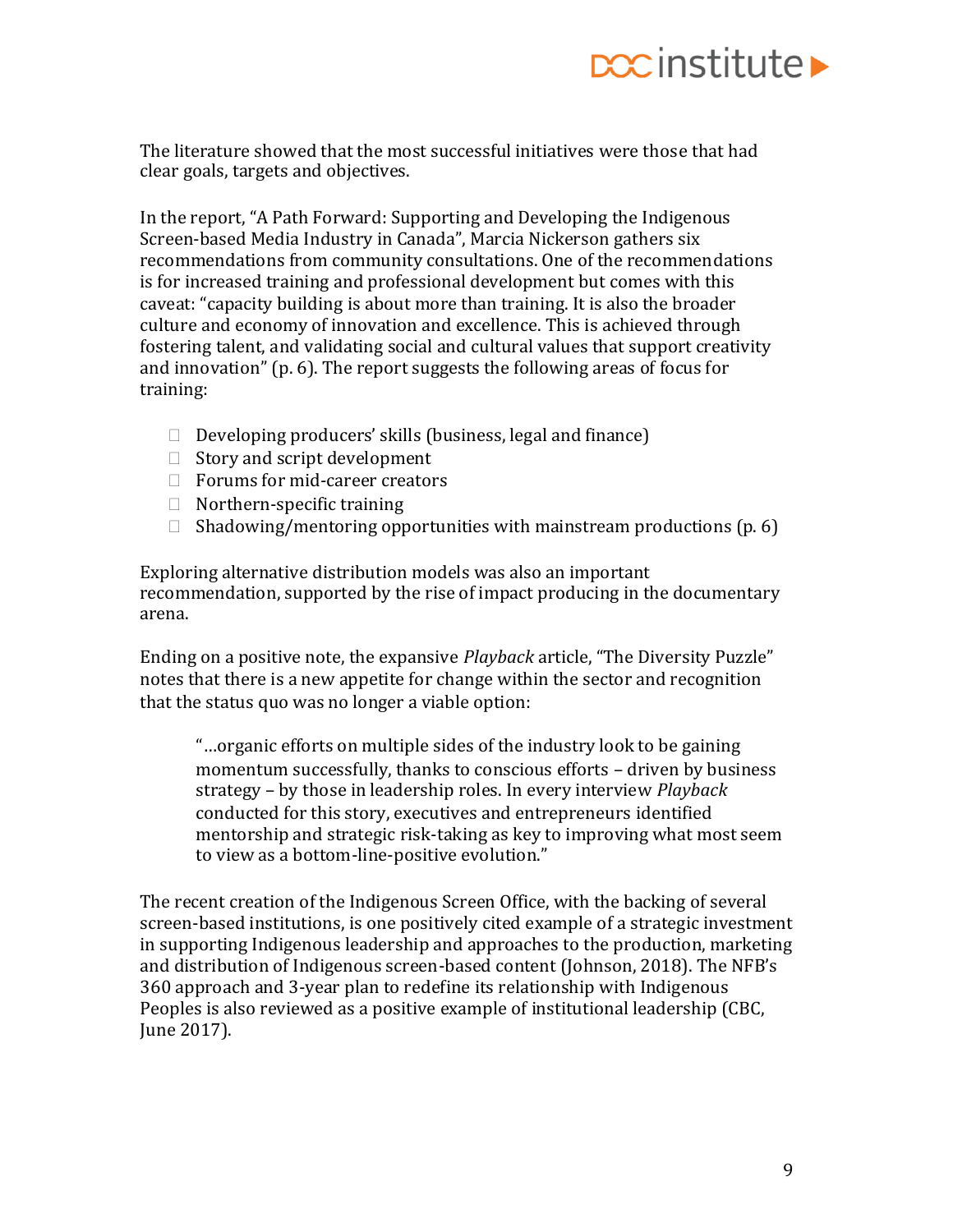# **DOC** institute

### **3. Works Cited and Reviewed**

Anucha, Uzo. "Doing the Right Thing Together for Black Youth," YouthREX, 2018. http://exchange.youthrex.com/blog/doing-right-together-black-youth-workingagainst-anti-black-racism-ontario's-youth-sector Retrieved March 22, 2018

Burgess, Marilyn and Maria de Rosa (MDR Communications). "Charting a Course for Impact Producing." Documentary Organization of Canada. https://telefilm.ca/wp-content/uploads/doc-charting-a-course-for-impactproducing-in-canada-with-toolkit.pdf

Burgess, Marilyn and Maria de Rosa (MDR Communications). "The Aboriginal Screen-based Production Sector in Review: Trends, Success Stories & the Way Forward", Canada Media Fund, 2013.

https://trends.cmf-fmc.ca/media/uploads/reports/aborignal-screen-basedproduction.pdf Retrieved March 8, 2018

CBC News. "Making a meaningful difference: CBC launches new film fund for diverse filmmakers,"November 9, 2016. http://www.cbc.ca/news/entertainment/breaking-barriers-film-fund-1.3842038

Retrieved March 9, 2018

CBC News, "National Film Board redefining its relationship with Indigenous peoples", June 20, 2017.

http://www.cbc.ca/news/indigenous/nfb-new-relationship-indigenous-peoples-1.4167947 Retrieved March 12, 2018

Canadian Media Producers Association: Women & Leadership: A Study of Gender Parity and Diversity in Canada's Screen Industries. January 2017. Prepared by Duopoly. http://cmpa.ca/sites/default/files/documents/industryinformation/studies/CMPA - Women and Leadership - 2017-01-30.pdf Retrieved March 8, 2018

Canadian Press, "Indigenous filmmaking set to rise in Canada in 2018 and beyond," December 28, 2017.

http://www.cbc.ca/news/indigenous/indigenous-filmmakers-canada-funding-1.4466278 Retrieved March 13, 2018

Child, Ben, "Ava DuVernay Backs 'DuVernay Test' to Monitor Racial Diversity in Hollywood. The Guardian, February 1, 2016. https://www.theguardian.com/film/2016/feb/01/ava-duvernay-test-racialdiversity-hollywood-selma-director-oscars Retrieved March 21, 2018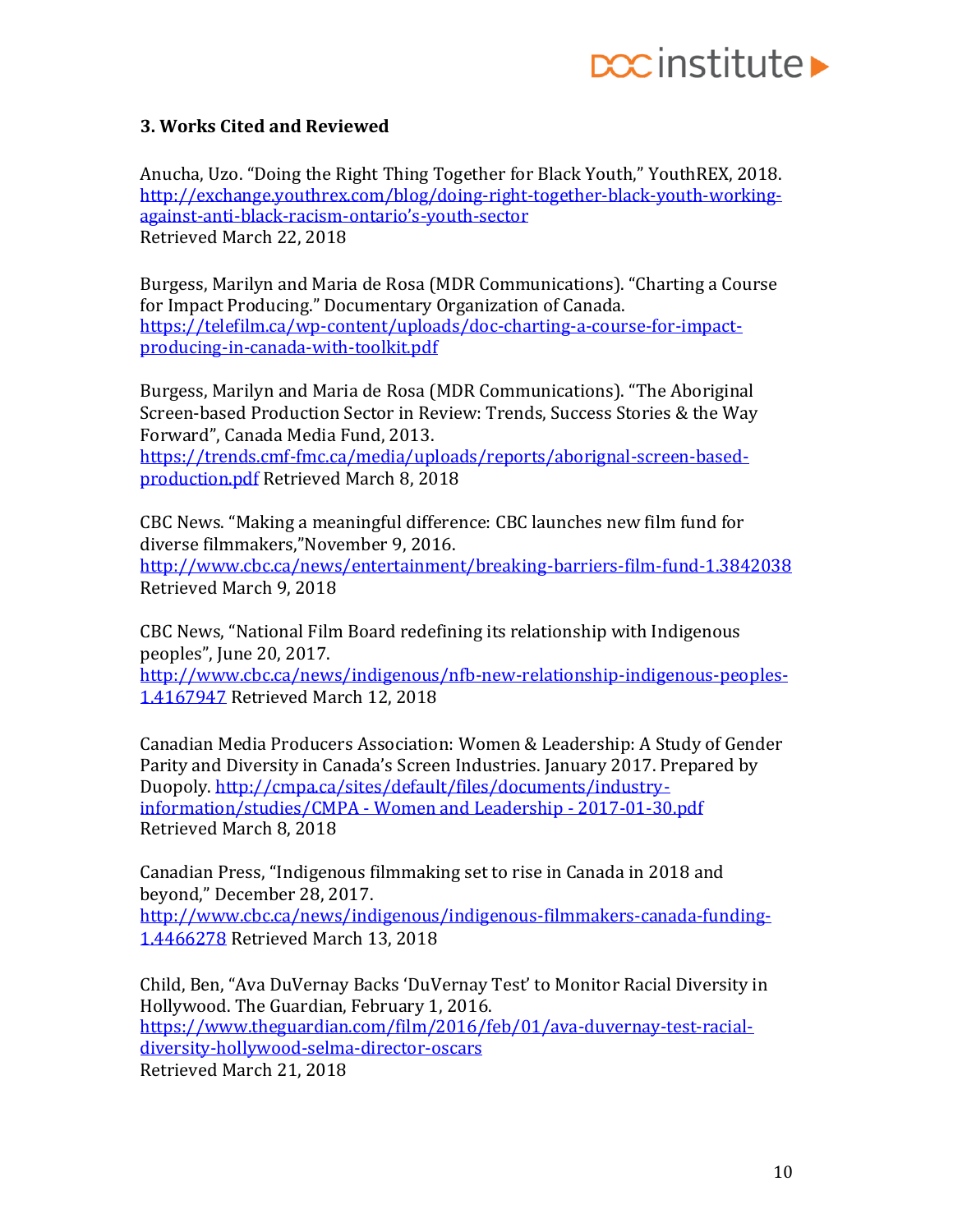

Coles, Amanda "Who is sitting in the director's chair?" Report on gender inequality in Canadian screen-based storytelling, Canadian Unions for Equality on Screen.

http://cueonscreen.ca/wp-

content/uploads/2016/09/DGC16\_WWWTP\_report\_singles.pdf. Retrieved March 20, 2018.

Davis, Charles. Ryerson University Roundtable: Cultural Diversity in the Toronto Screen Media Production Industry," report and action plan. June 2012. http://www.academia.edu/5840451/Roundtable\_on\_Cultural\_Diversity\_in\_the\_T oronto\_Screen\_Media\_Production\_Industry\_-\_Report\_and\_Action\_Plan Retrieved March 22, 2018

DiverseCity: The Greater Toronto Leadership Project. "Diversity Counts 2: A Snapshot of Diverse Leadership in the GTA," The Diversity Institute, Ryerson University, May 2010.

https://www.ryerson.ca/content/dam/diversity/reports/Counts\_2010.pdf Retrieved March 22, 2018

Goulet, Danis and Kerry Swanson. Indigenous Feature Film Production in Canada: A National and International Perspective, Ontario Media Development Corporation and imagineNATIVE, September 2014.

http://www.omdc.on.ca/Assets/Research/Research+Reports/Indigenous+Featur e+Film/Indigenous+Feature+Film+Production+in+Canada.pdf Retrieved March 7, 2018

Government on Ontario, "Anti-Black Racism Strategy". https://www.ontario.ca/page/ontarios-anti-black-racism-strategy Retrieve March 22, 2018

Hassania, Tina. "There's a generation of Indigenous filmmakers you need to watch," CBC Arts, June 27, 2017.

http://www.cbc.ca/arts/there-s-a-new-generation-of-indigenous-filmmakersyou-need-to-watch-so-here-s-your-crash-course-1.4179572 Retrieved March 21, 2018

Hunt, Nigel. Language Barrier: Why some of Canada's diverse filmmakers are shut out of funding," March 10, 2018. http://www.cbc.ca/news/entertainment/diverse-films-telefilm-1.4568175

Retrieved March 10, 2018

Johnson, Rhiannon. "Jesse Wente Appointed Director of Canada's New Indigenous Screen Office." CBC News, January 31, 2018. http://www.cbc.ca/news/indigenous/jesse-wente-appointed-director-of-canadas-new-indigenous-screen-office-1.4513124 Retrieved March 22, 2018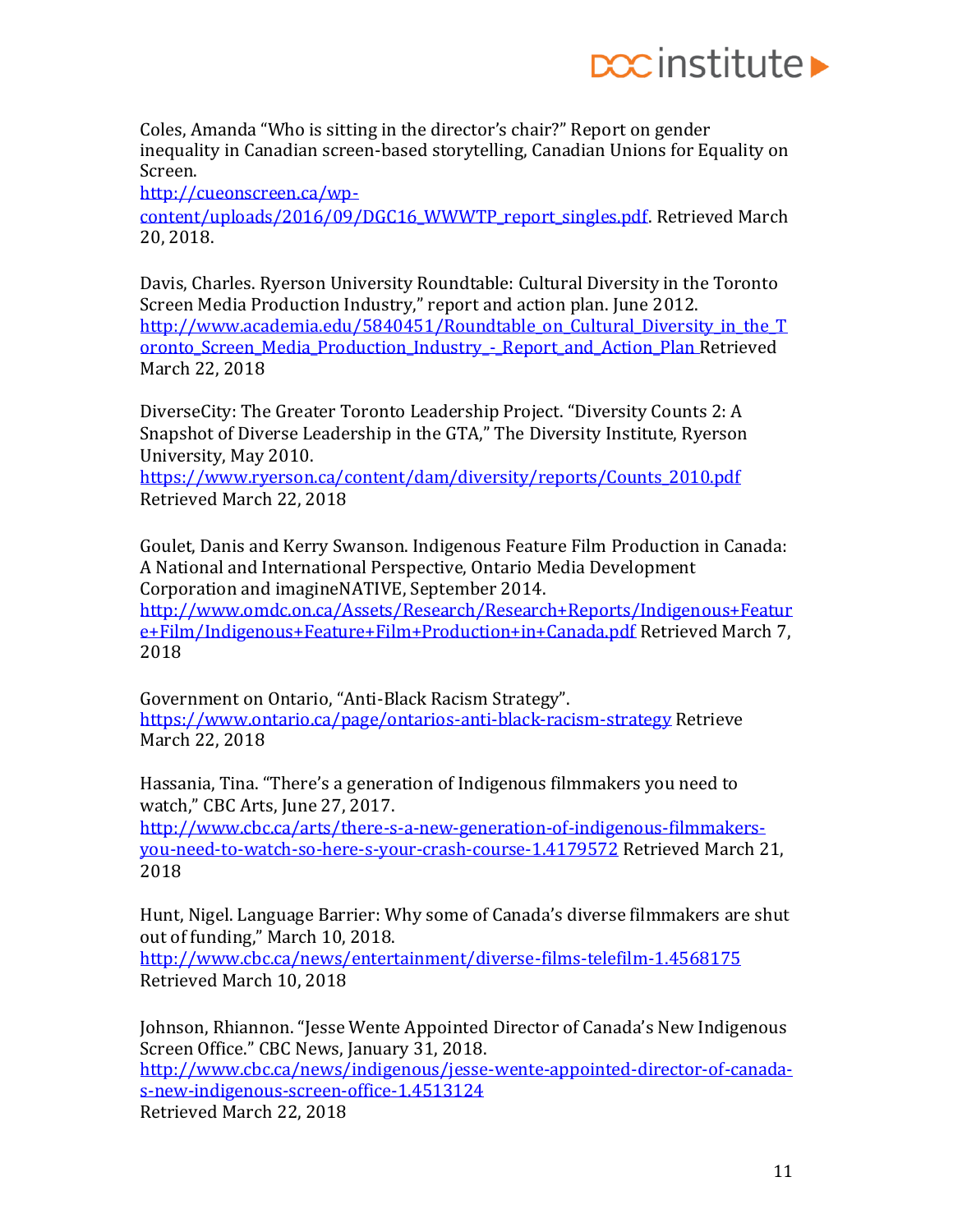Kois, Dan. "The Superweirdo Behind Thor Ragnarok," New York Times, 2017. https://www.nytimes.com/2017/10/19/magazine/the-superweirdo-behindthor-ragnarok.html. Retrieved March 21, 2018.

Laing, Sarah, "Meet 8 Canadian Filmmakers Telling Stories from Around the World," Elle Canada, September 3, 2013. http://www.ellecanada.com/culture/travel/article/elle-world-meet-8-canadiandocumentary-filmmakers-telling-stories-from-around-the-world

Retrieved March 29, 3018.

National Film Board of Canada. "Redefining the NFB's Relationship with Indigenous Peoples: A Three-Year Plan," 2017-2020. http://onf-nfb.gc.ca/wpcontent/uploads/2017/06/1517\_ONF\_Brochure\_Indigenous\_Peoples\_EN\_v6.pdf Retrieved March 22, 2018

Negra, Diane. Race and Representation in Cinema, January 28, 2013. http://www.oxfordbibliographies.com/view/document/obo-9780199791286/obo-9780199791286-0127.xml Retrieved March 9, 2018

Nickerson, Marcia. A Path Forward: Supporting and Developing the Indigenous Screen-based Media Industry in Canada. Canada Media Fund, December 2016. https://trends.cmffmc.ca/media/uploads/reports/Supporting\_Developing\_the\_I ndigenous\_Screen-based\_Media\_Industry\_in\_Canada\_FV.pdf Retrieved March 18, 2018

Parris, Amanda. "Why aren't we all fuming over CRTC cuts? Because we don't see ourselves reflected in TV and film," CBC Arts. June 21, 2017. http://www.cbc.ca/arts/why-aren-t-we-all-fuming-over-the-crtc-cuts-becausewe-don-t-see-ourselves-reflected-in-tv-and-film-1.4170973 Retrieved March 8, 2018

Reid, Regan. "Indigenous Voices Rising: Michelle Latimer," Playback, September 21, 2017. http://playbackonline.ca/2017/09/21/indigenous-voices-risingmichelle-latimer/#ixzz5AhDRDxAD Retrieved March 23, 2018

Simonpillai, Radheyan, "Marguerite Pigott of the CMPA speaks about Telefilm's working group initiative about women in film," Ocotber 6, 2016. https://nowtoronto.com/movies/marguerite-pigott-canadian-media-producersassociation/ Retrieved March 12, 2018

Simonpillai, Radheyan, "Representation and Diversity in Canadian Film," Huffington Post, May 31, 2017. http://www.huffingtonpost.ca/radheyansimonpillai/representation-and-diversity-canadian-film\_b\_16883452.html Retrieved March 21, 2018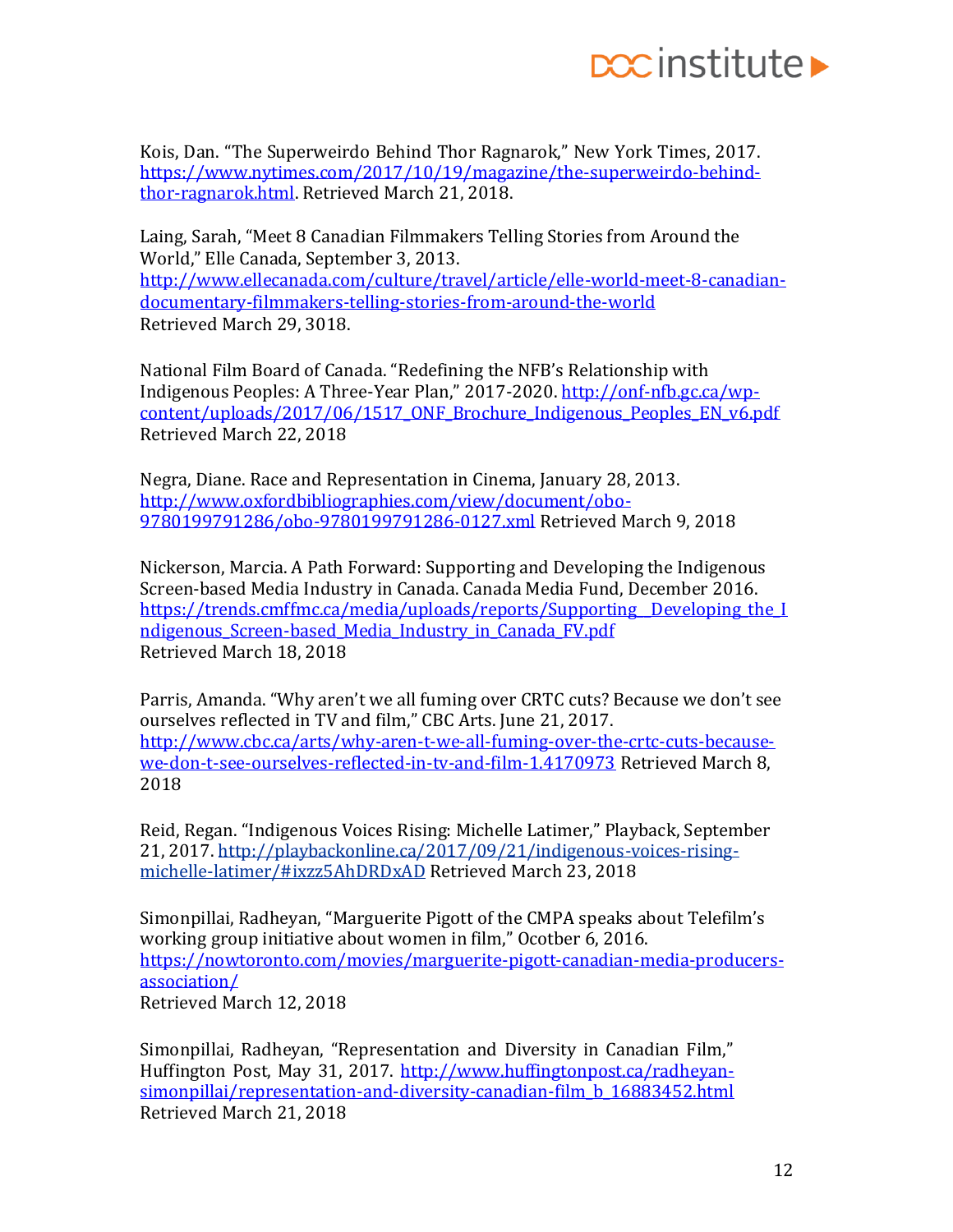## **DCC** institute

Slattery, Abbey. "The Bechdel Test's Diverse Successor," Study Breaks, July 31, 2017. https://studybreaks.com/news-politics/duvernay-diversity-test-filmhollywood-representation/Retrieved March 21, 2018

Smith, Stacey et al. "Inequality in 800 Popular Portrayals in Films: Examining Portrayals of Gender, Race/Ethnicity, LGBT and Disability from 2007-2015," September 2016.

http://annenberg.usc.edu/sites/default/files/2017/04/10/MDSCI\_Inequality\_in\_ 800 Films FINAL.pdf Retrieved March 9, 2018

Statistics Canada. Immigration and Ethnocultural Diversity: Key Results from the 2016 Census http://www.statcan.gc.ca/daily-quotidien/171025/dq171025beng.htm Retrieved March 9, 2018

Statistics Canada. Aboriginal Peoples in Canada: Key Results from the 2016 Census

http://www.statcan.gc.ca/daily-quotidien/171025/dq171025a-eng.htm Retrieved March 9, 2018

White, Gillian B., "The Glaring Blind Spot of the 'MeToo' Movement," The Atlantic. November 22, 2017.

https://www.theatlantic.com/entertainment/archive/2017/11/the-glaringblind-spot-of-the-me-too-movement/546458/

Retrieved March 21, 2018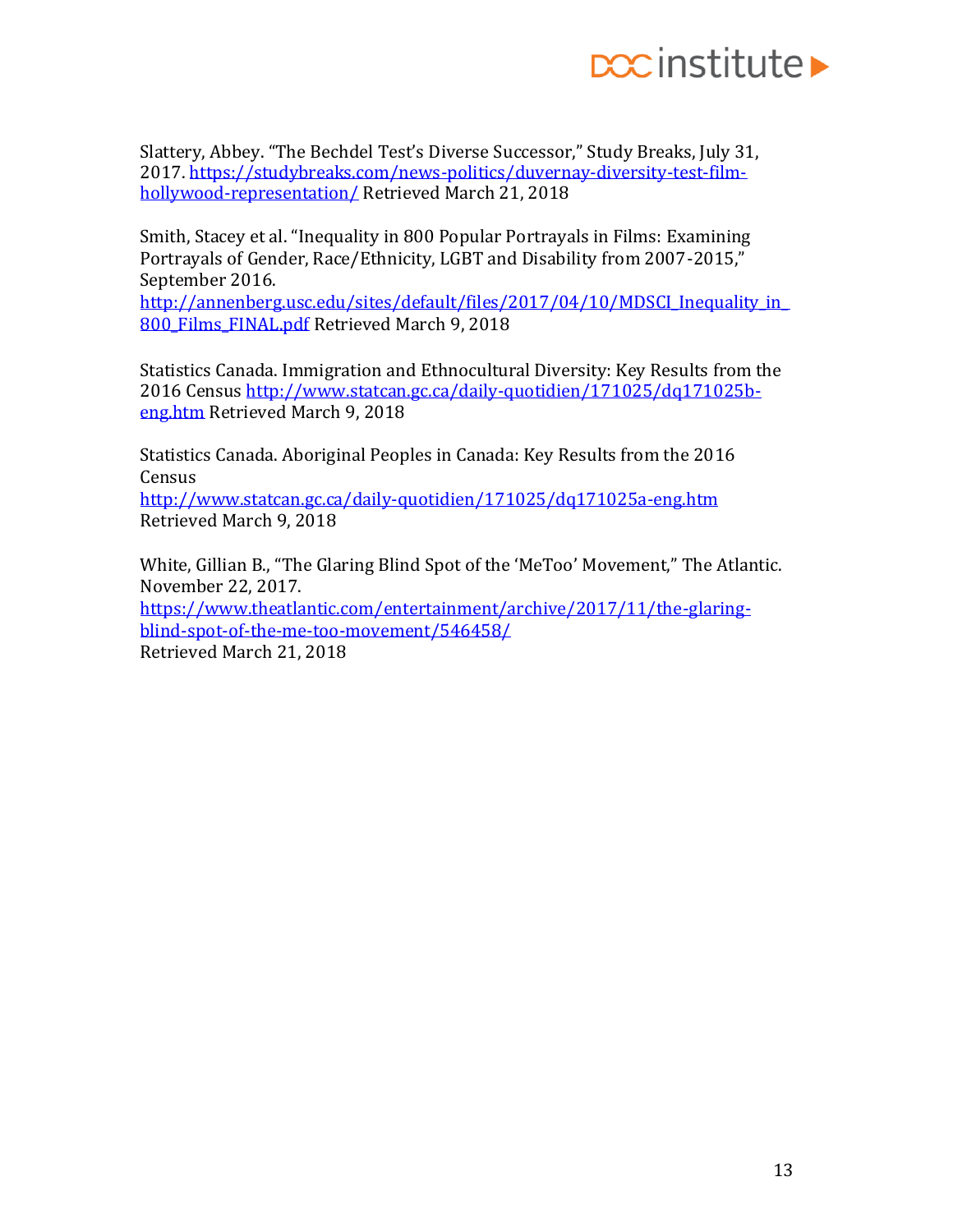## **DOC** institute

#### **4. Existing Producer Training Programs**

The following summary includes relevant training programs in Canada and internationally that are open to Canadian producers. This is not an exhaustive list but focuses on programs worth consideration both for identifying training gaps for emerging producers and in undertaking the program design.

Information was acquired through online research and discussions with members in the filmmaking community who have knowledge of the programs either as past or current participants or mentors.

#### **4.1 Canada**

#### **National Screen Institute (NSI) IndigiDocs, Winnipeg http://www.nsi-canada.ca/courses/nsi-indigidocs/**

NSI IndigiDocs is a development program for Indigenous producer/director teams looking to produce a short documentary.

- $\Box$  Teams are paired with an industry mentor to help with the development and production of a 10-minute documentary. The course starts with a two-week boot camp in Winnipeg.
- $\Box$  Teams receive a cash award of up to \$16,000 to put towards production of their documentary and attend the Hot Docs Canadian International Documentary Festival in Toronto.
- $\Box$  Faculty members and mentors for this program are both Indigenous and non-Indigenous.

This program is highly spoken of by members in the Indigenous community, past participants, current participants, and faculty. Some of the non-Indigenous mentors were viewed as problematic, and in need of cultural sensitivity training. Other non-Indigenous mentors were viewed as being exceptionally valued for their specific expertise. This program would be a good model to review in the creation of a DOC/NFB program, or NSI could be a potential delivery partner.

#### **Black Women Film! Leadership Program, Toronto http://www.blackwomenfilm.ca/read-me/**

BWF is both a leadership program and new collective of Black women filmmakers dedicated to forwarding the careers, networks and skills of filmmakers and media artists who are Black female identified of the Canadian African diaspora. Starting in September 2016, Black Women Film! will:

- $\Box$  Provide ongoing networking opportunities for its growing community of emerging and established Black women filmmakers,
- $\Box$  Spotlight Black and diverse women in film,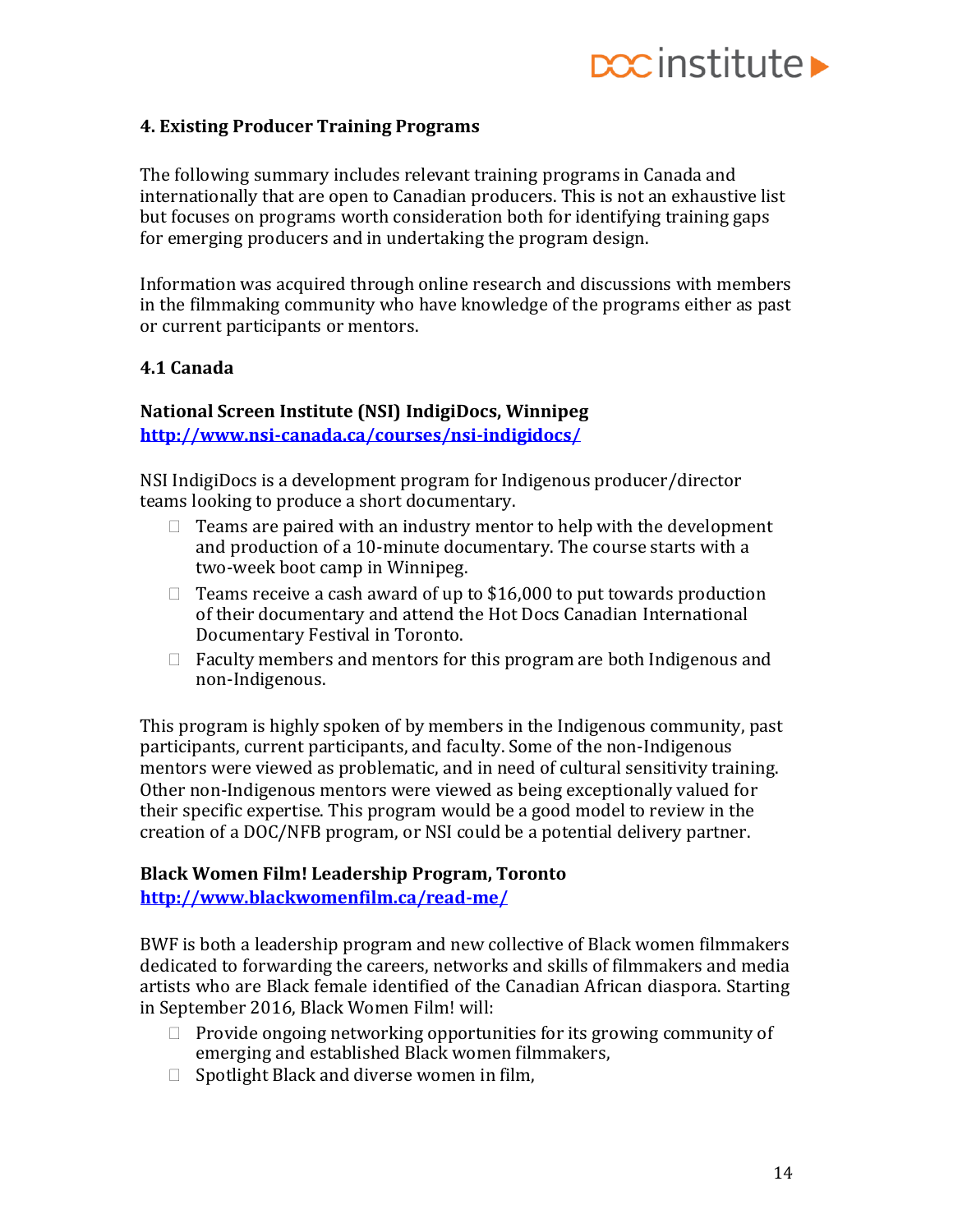

 $\Box$  Continue to offer the annual leadership program and will be presenting a master class series in 2017.

This program was highly rated by survey respondents for this research and would be a good potential partner or resources for DOC/NFB. They have a list of mentors on their website, a good resource for identifying Black mentors.

#### **Canadian Film Centre (CFC) Producers' Lab, Toronto http://cfccreates.com/programs/3-producers-lab**

The CFC Producers' Lab is designed producers who have producing or production experience, an understanding of the current film and TV marketplace, and a project slate that includes a feature-length project at some stage of development. Projects may be drama, documentaries, TV or web series. There is no statement indicating that diversity is a priority for the program's participants or faculty.

The program provides:

- $\Box$  A big-picture overview of the industry, as well as hands-on development workshops related to business strategies for each specific project.
- $\Box$  Producers also have an opportunity to network with participants in other CFC Labs, including writers, directors and editors, which are running simultaneously.
- $\Box$  They learn about the development process and exercise creative feedback through workshops, writing assignments, story editing sessions and providing notes.
- $\Box$  Producers will be challenged to identify and articulate the distinctive elements of specific projects while showcasing viability, marketability and saleability within the competitive international marketplace.

The goal is for producers to emerge from the program with the ability to produce and deliver content to the market and leave the program with a more comprehensive understanding of industry expectations and the entire script-toscreen process.

This program was highly rated for providing a strong overview of the industry, and a good opportunity to connect with other filmmakers.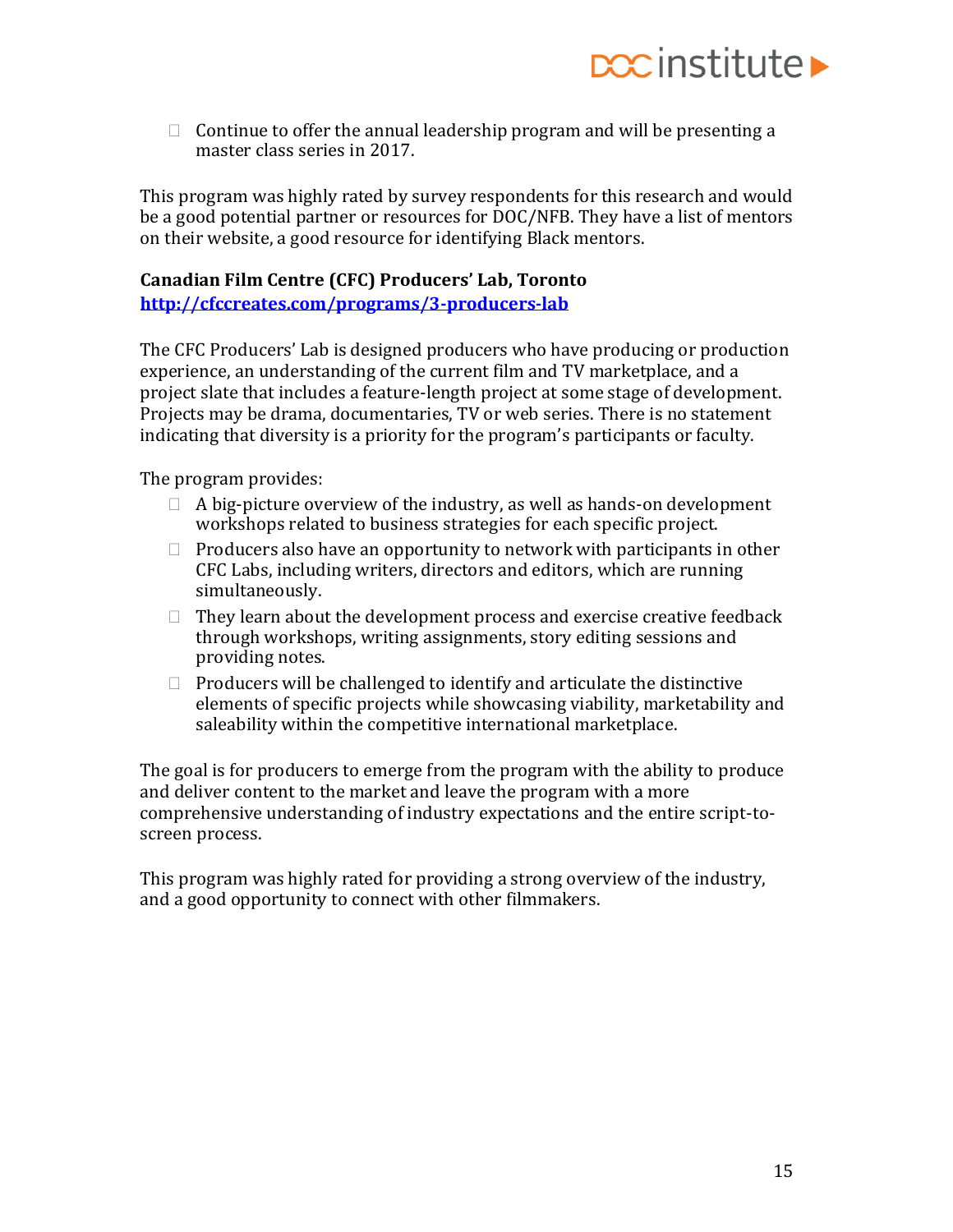

#### **CMPA Diversity Mentorship Program, Toronto**

http://cmpa.ca/cmpa-diversity-mentorship-program

This is a 20-week mentorship program for five trainees annually, with the goal of supporting increased gender balance, diversity and Indigenous representation within the industry and on screens.

The program is open to all CMPA member companies in good standing and trainee candidates from diverse backgrounds that have a demonstrated interest in working in production with the ultimate goal of becoming a producer. Activities can take place during any stage of production and activities including but not limited such as research, development, on-set and office production, business affairs, marketing and promotion. Trainees receive a stipend of \$13,200, which is split between the CMPA and the company.

#### **CMPA Production Mentorship Program, Toronto**

**http://cmpa.ca/mentorship/cmpa-production-mentorship-program-0**

This is a 20-week program for ten emerging to mid-level producers. The focus of the initiative is to provide general producer training to those who are starting out their careers, have limited experience in the screen-based media production industry or are transitioning into it from a different field.

#### **imagineNATIVE Institute**

**http://www.imaginenative.org/institute-programs/**

imagineNATIVE has (for 19 years) provided professional development opportunities for Indigenous film and media art key creatives (director, writer, producer and artists). The Festival's Industry Series has panels, workshops, masterclasses, key creative labs, and networking events aimed at the art, craft and business of media arts from an Indigenous perspective.

The imagineNATIVE iNstitute professional development programming will include:

- $\Box$  Film commission mentorships in Ontario (2), New Brunswick and Alberta;
- $\Box$  Feature film screenwriting and story editing intensives;
- $\Box$  International market lab for producers at the European Film Market and Industry Series.
- $\Box$  Artist residency program (highly praised by current artist-in-residence Nyla Innuksuk, who is making a Virtual Reality work);
- □ Access to imagineNATIVE archives;

Many of these programs will utilize the multi-functional spaces in the newly renovated imagineNATIVE offices.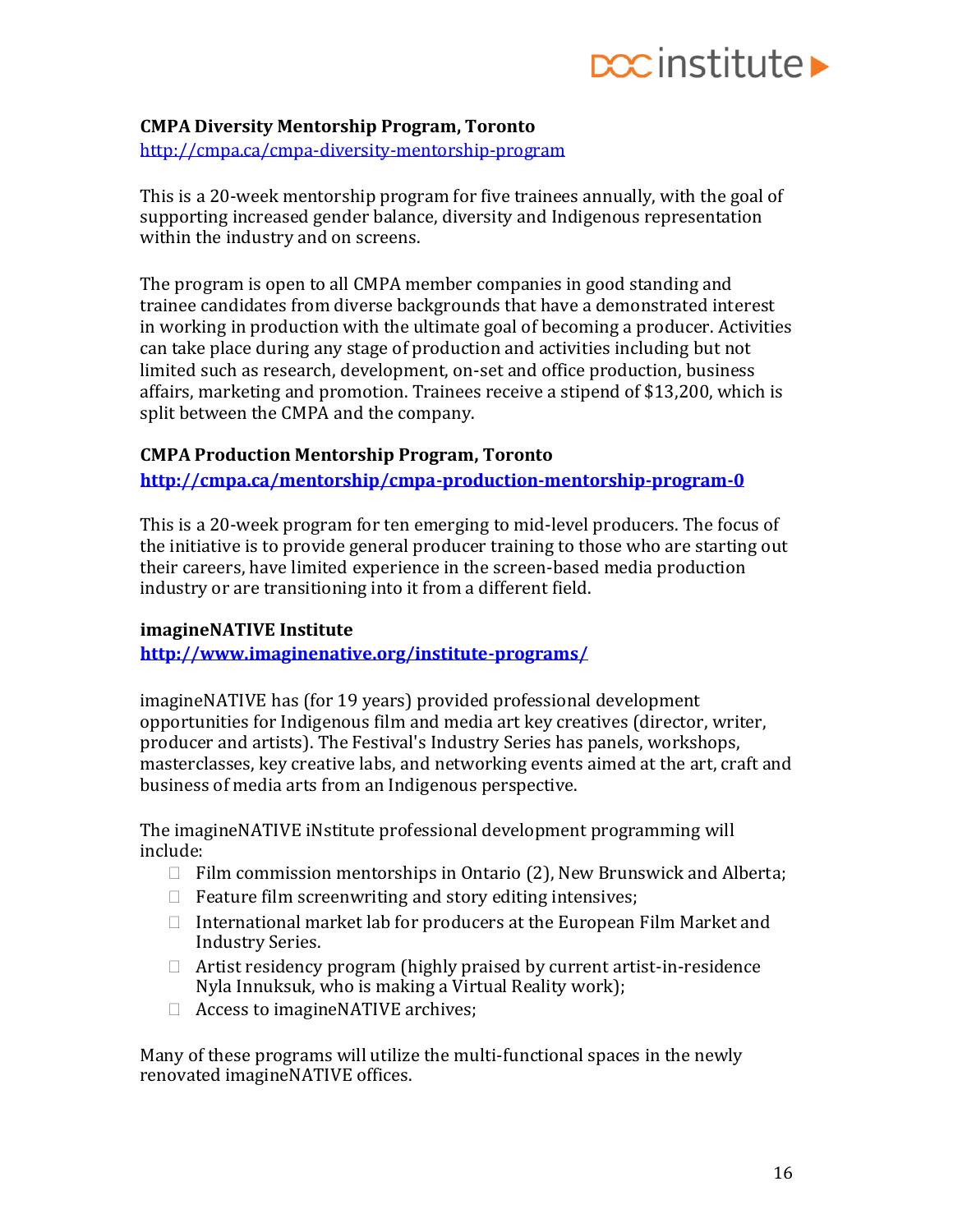

imagineNATIVE has found that their professional development programming is strongest when they host events and programming. There is a comradery and feeling of a "safe space" for artists to express their successes and challenges in a respected and educated environment. imagineNATIVE bridges and connects Indigenous and non-indigenous supporters in the development of their work. Would make a great partner for DOC/NFB on Indigenous components.

#### **Hot Docs Industry https://www.hotdocs.ca/i**

Hot Docs is now prioritizing indigenous and racialized filmmakers in their emerging filmmaker lab and include a paid mentorship placement as an element of the program. currently developing a new multi-faceted year-round funding, mentorship and training program for filmmakers across Canada, with the following identified priority groups: Francophone artists, Indigenous artists, artists of colour and artists with disabilities. The program will include:

- $\Box$  A new Fund that will support 4-10 projects per year. Projects can include feature, shorts, series, digital, interactive and VR.
- $\Box$  Ten spots in the Doc Accelerator Lab will be for emerging filmmakers from the priority communities. The program consists of a two-day intensive lab, full festival industry programming, and a post-festival mentorship.
- $\Box$  Hot Docs also plans to bring the Doc Ignite training workshops for emerging to mid-career filmmakers to 3-5 communities outside Toronto, which will be offered free of charge.

Survey respondents rated Hot Docs program highly, particularly those that involved mentorship.

#### **OMDC/TIFF Producers' Lab Toronto (PLT)**

http://www.omdc.on.ca/collaboration/business\_initiatives/PLT.htm

It is worth noting that this program has recently completed its final year after running for seven years. Producers Lab Toronto (PLT) was an international coproduction forum delivered through a partnership between OMDC, European Film Promotion (EFP) and the Toronto International Film Festival (TIFF). It is for experienced feature film producers from across Canada and Europe, who gather for three days of networking during TIFF. This is noted because there is a lack of international professional development opportunities.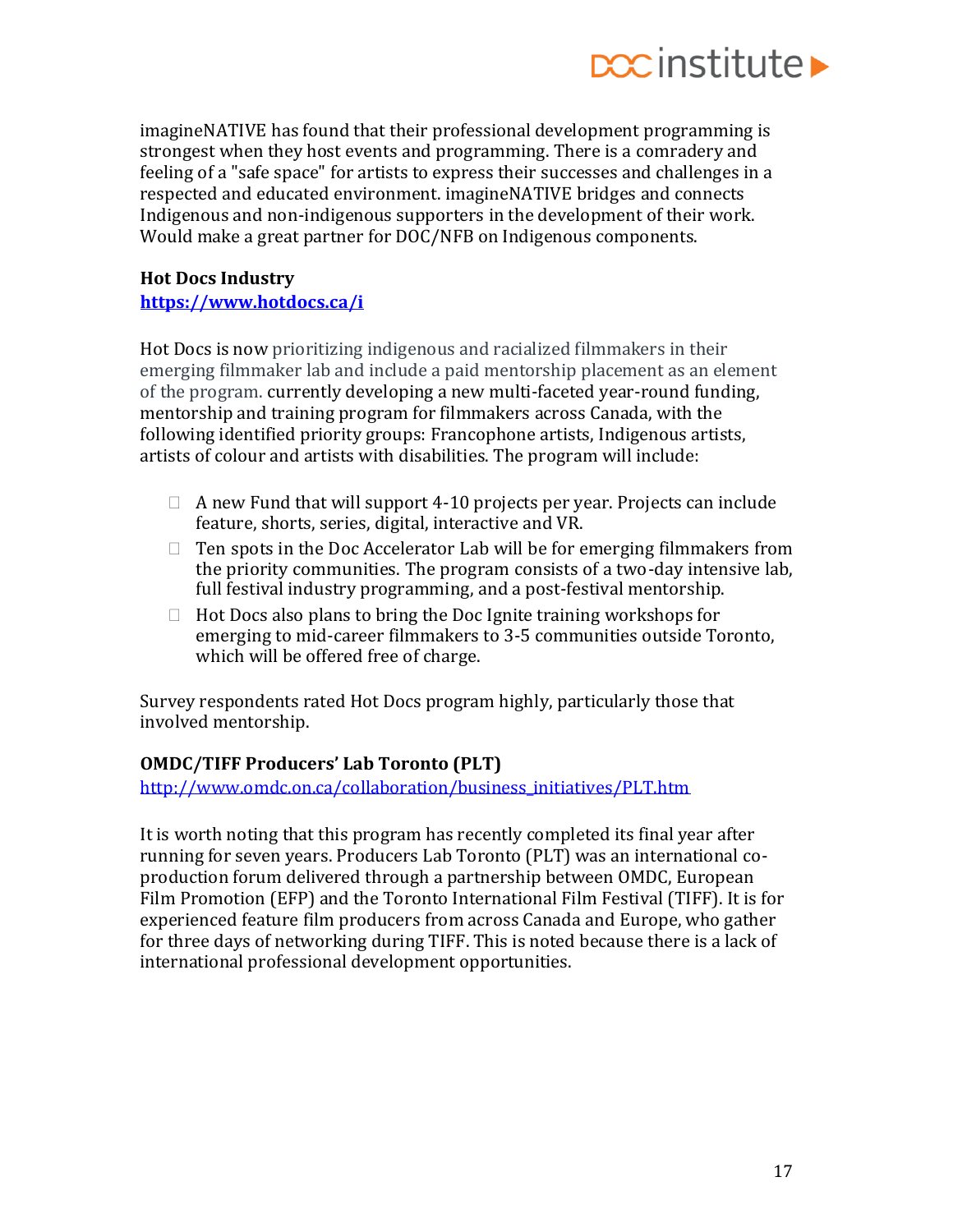# **DCC** institute

## **Trinity Square Video (TSV) http://www.trinitysquarevideo.com/**

TSV is an artist-run centre that supports the work of Indigenous, Black and Persons of Colour with an emphasis mentorship. They coordinate group learning led by instructors specifically tailored to the learning capacity of the group. They have done this with Indigenous communities in Northern Ontario through distance learning, with newcomer communities in partnership with the Arab Community Centre of Toronto, and Animating Democracy with Scarborough Arts.

The combination of Master Classes by respected Indigenous artists like Greg Staats, or one-on-one mentorship with individual filmmakers like Michael Keshane. They ran a program with Seven Generations in Kenora via Skype conference teaching media to Indigenous youth one day a week for 8 weeks from Idea to Screen, which culminated with the instructor flying to Kenora to finish the projects and hold a mini-festival screening of the completed works. They are conducting a similar project with African filmmakers in the mountains of Kenya led by African-Canadian filmmakers based in Toronto. May a good source for mentor referrals.

## **REEL Asian**

#### **http://www.reelasian.com/**

Reel Asian provides training programs such as Unsung Voices to help encourage youth to try filmmaking and be exposed to the industry and the skills needed to make a film, as well as workshops and networking events to help connect filmmakers to more decision makers.

### **Production Company Mentorships**

Independent production companies are starting to create their own mentorship programs to support diversity in the industry. For example, Sinking Ship Productions, producers of *Odd Squad*, has embarked on a mentorship program that sees women directors – and soon, diverse directors – shadow established directors for several episodes and then helm one of their own.

The pilot saw three women shadow an established director for three of the four episodes in a four-episode shooting block, then direct the fourth episode herself, a strategy that Johnson says allowed the company to test-drive new talent while maintaining the visual continuity of the series. Critically, it gave each woman a valuable directing credit on a well-recognized production. All will return to mentor the next crop of directors.

On her latest feature film, shooting in British Columbia, Elle Maija Tailfeathers posted a call for paid youth mentorships for a number of roles.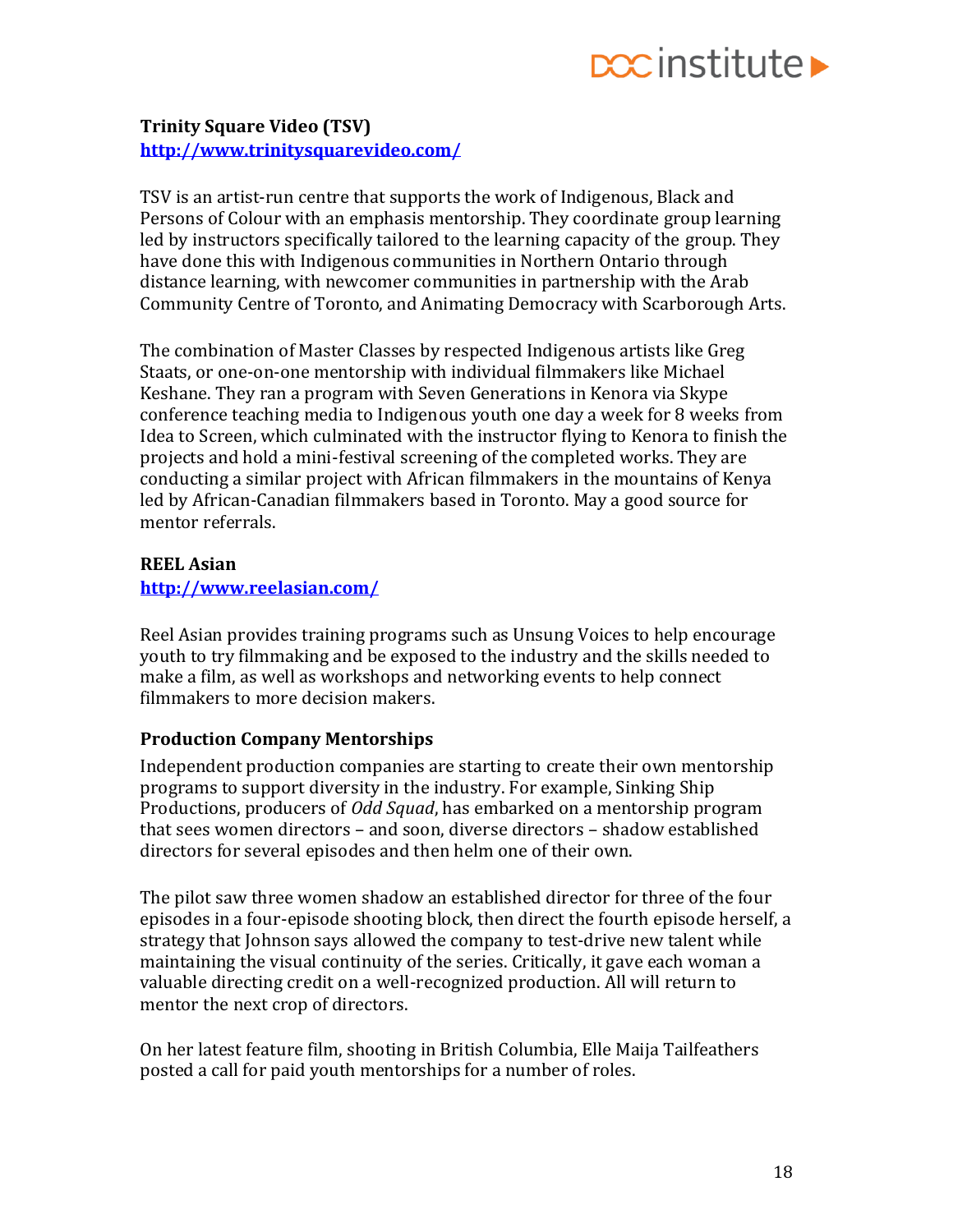# **DOC** institute

#### **4.2 Notable Outside Canada**

**Sundance Institute Creative Producers' Lab and Summit, US** *but available to Canadian producers and is a rare example of a comprehensive program for creative producers.* **http://www.sundance.org/initiatives/creative-producing#/**

This program for emerging producers consists of a four-day intensive summer lab, followed by participation in the Producers' Summit, followed by participation at the annual Sundance Film Festival in January, and year-round mentorship from industry professionals.

- $\Box$  Requirements include: Candidates must be in active production or postproduction on a project, and cannot be the director of that project. They must have produced at least one feature film as a producer or co-producer.
- $\Box$  The focus of the program is to "hone emerging producers' creative instincts and evolve their communication and problem-solving skills at all stages of their next feature film project."
- $\Box$  Feature Film Creative Producing Fellows receive a grant of \$10,000 per participating project with \$5000 to spend towards a living stipend and \$5000 to spend towards pre-production.
- $\Box$  Four producers are chosen annually. There is no mention of diversity as a priority for this program.

#### *The Sundance Producers' Summit*

 $\Box$  Over the three-day gathering, the Creative Producing Summit provides a forum for top industry professionals, producers, and directors to focus on three primary avenues of dialogue: narrative producing, documentary producing, and the state of the independent film industry. Over 50 panelists representing the leaders of the independent film industry are on hand for a series of curated panels, case studies, roundtables, and one-onone meetings. Each day's programmed events allow for a revolving series of conversations around critical issues producers face such as financing, distribution, audience engagement, marketing, and sustainability.

**Berlinale Talents, Germany,** *international program* **https://www.berlinale.de/en/branche/berlinaletalents/index.html**

Every February *Berlinale Talents* brings 250 selected talents (writers, directors, producers, cinematographers, actors, editors, production designers, composers, sound designers, sales agents and distributors, and film critics) together with professionals from the international film industry. This vital platform has developed into one of the most exciting initiatives at the Berlinale and has led to many success stories of films made by *Talents* alumni, which can increasingly be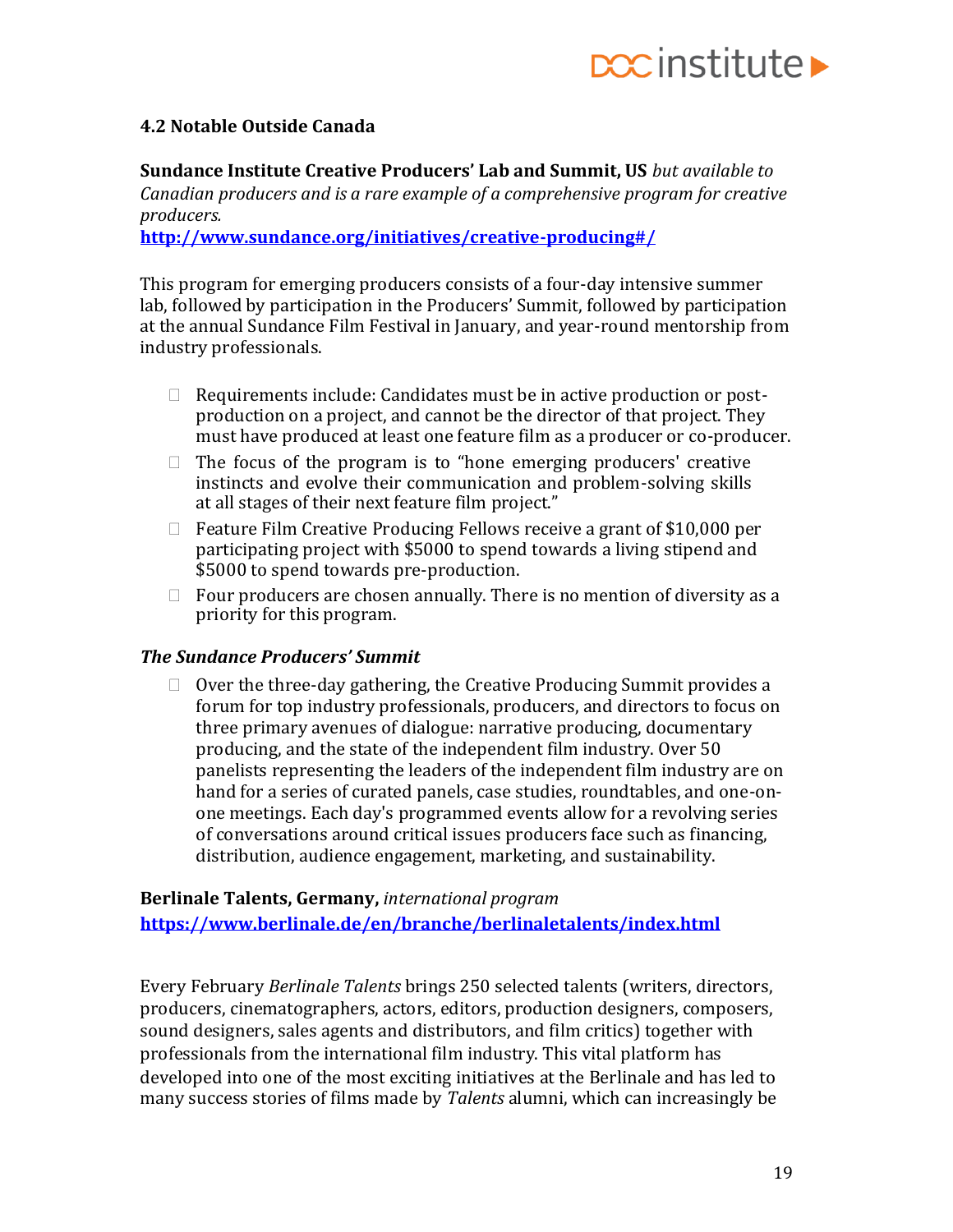enjoyed in the Berlinale film programme. Located in the close proximity of the festival centre and the *European Film Market*, *Berlinale Talents* hosts many events with Berlinale guests, renowned filmmakers and emerging talents.

Besides the fruitful association of established filmmakers with the award-winners of tomorrow, *Berlinale Talents* offers tailored coaching in all areas of filmmaking. Furthermore, the development of selected film projects is supported during and after the event. These projects are also presented in the *Talents* Online Community.

*Berlinale Talents* continuously cooperates with the *Berlinale Co-Production Market*. In the framework of the "Talent Project Market", selected projects by participants are presented to producers and financiers.

### **5. Gaps in Training and Professional Development**

- $\Box$  There are few "Intro to Producing" courses or workshops where participants can get an overview on things like how to make money, how the industry works, what are the different producing roles, what skills do producers need, what are the rewards and challenges of being a producer. This could be a great one-day 101 type course offered to encourage those both new to filmmaking or those looking to transition from writer/director or crew to producing.
- $\Box$  In terms of skills-based training, producing is a project management process and there is specific project management training, software and tools that can be incorporated into any producer program. Also, negotiation and conflict resolution are areas of training not often provided for producers.
- $\Box$  Access to networks was identified as a barrier and more opportunities are needed for emerging producers to build relationships with key people in the industry, both in Canada and internationally, and to learn first-hand how to navigate networking events and opportunities.
- $\Box$  The combination of Indigenous and racialized together specifically is not common but there are affinities and alignments that could provide interesting perspectives between individuals coming from various points of view and experiences. Cultural sensitivity training that happens in this program should be done by both an Indigenous and a racialized mentor.
- $\Box$  Producer training is often focused on the business aspects and finance, which are necessary. But creative producers also need training on story development, working with writers and directors on creative aspects.